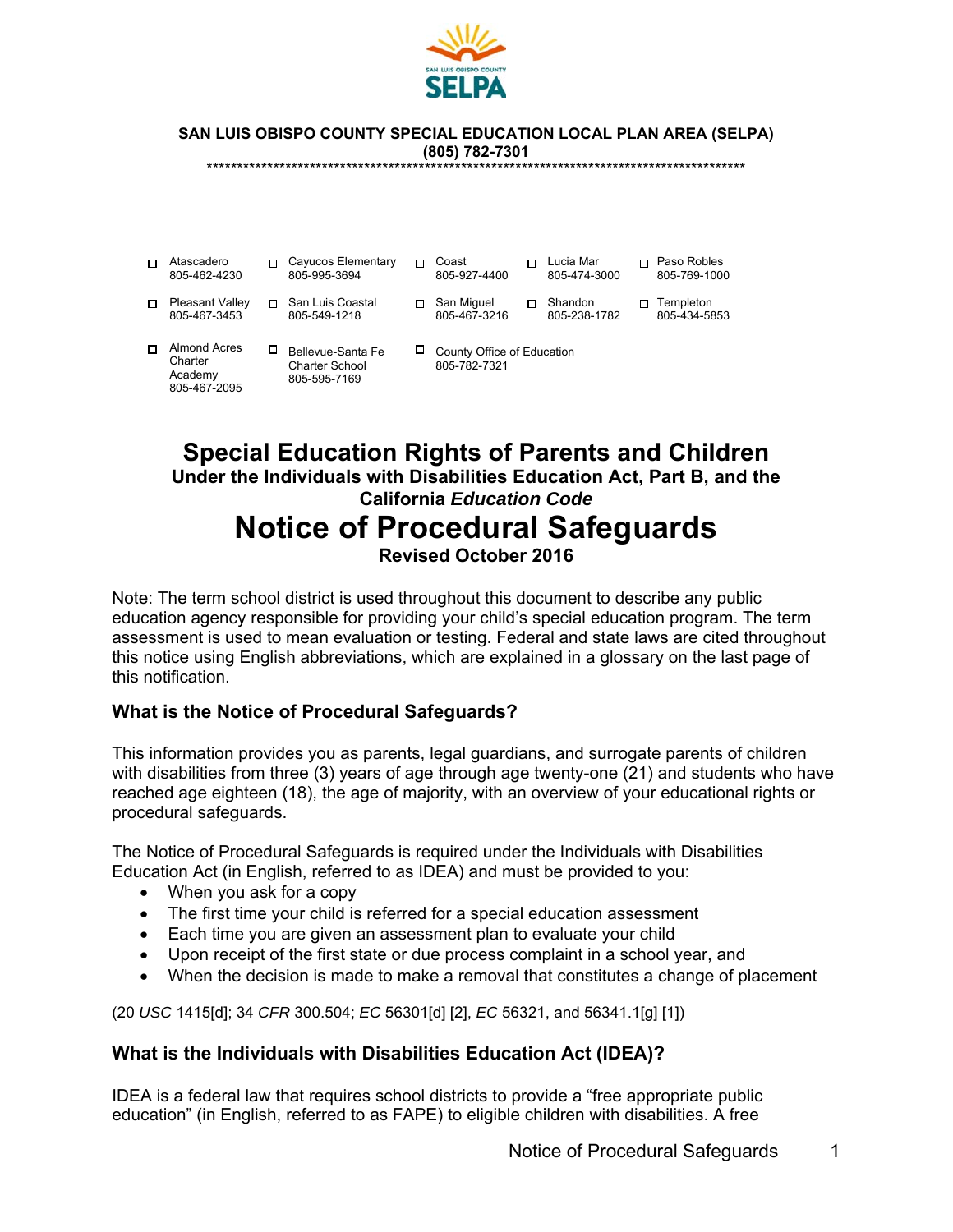appropriate public education means that special education and related services are to be provided as described in an individualized education program (in English, known as IEP) and under public supervision to your child at no cost to you.

#### **May I participate in decisions about my child's education?**

You must be given opportunities to participate in any decision-making meeting regarding your child's special education program. You have the right to participate in IEP team meetings about the identification (eligibility), assessment, or educational placement of your child and other matters relating to your child's FAPE. (20 *USC* 1414[d] [1]B–[d][1][D]; 34 *CFR* 300.321; *EC* 56341[b], 56343[c])

The parent or guardian, or the local educational agency (LEA), has the right to participate in the development of the IEP and to initiate their intent to electronically audiotape the proceedings of the IEP team meetings. At least 24 hours prior to the meeting, the parent or guardian shall notify the members of the IEP team of their intent to record a meeting. If the parent or guardian does not consent to the LEA audiotape recording an IEP meeting, the meeting shall not be recorded on an audiotape recorder.

Your rights include information about the availability of FAPE, including all program options, and all available alternative programs, both public and nonpublic. (20 *USC* 1401[3], 1412[a][3]; 34 *CFR* 300.111; *EC* 56301, 56341.1[g][1], and 56506)

#### **Where can I get more help?**

When you have a concern about your child's education, it is important that you contact your child's teacher or administrator to talk about your child and any problems you see. Staff in your school district or special education local plan area (SELPA) may answer questions about your child's education, your rights, and procedural safeguards. Also, when you have a concern, this informal conversation often solves the problem and helps to maintain open communication.

You may also want to contact one of the California parent organizations (Family Empowerment Centers and Parent Training Institutes), which were developed to increase collaboration between parents and educators to improve the educational system. Contact information for these organizations is found on the CDE special education California Parent Organizations Web page at http://www.cde.ca.gov/sp/se/qa/caprntorg.asp.

Additional resources are listed at the end of this document to help you understand the procedural safeguards.

## **What if my child is deaf, hard of hearing, blind, visually impaired, or deaf-blind?**

The State Special Schools provide services to students who are deaf, hard of hearing, blind, visually impaired, or deaf-blind at each of its three facilities: the California Schools for the Deaf in Fremont and Riverside and at the California School for the Blind in Fremont. Residential and day school programs are offered to students from infancy to age 21 at both State Schools for the Deaf. Such programs are offered to students aged five through 21 at the California School for the Blind. The State Special Schools also offer assessment services and technical assistance. For more information about the State Special Schools, please visit the California Department of Education (CDE) Web site at http://www.cde.ca.gov/sp/ss/ or ask for more information from the members of your child's IEP team.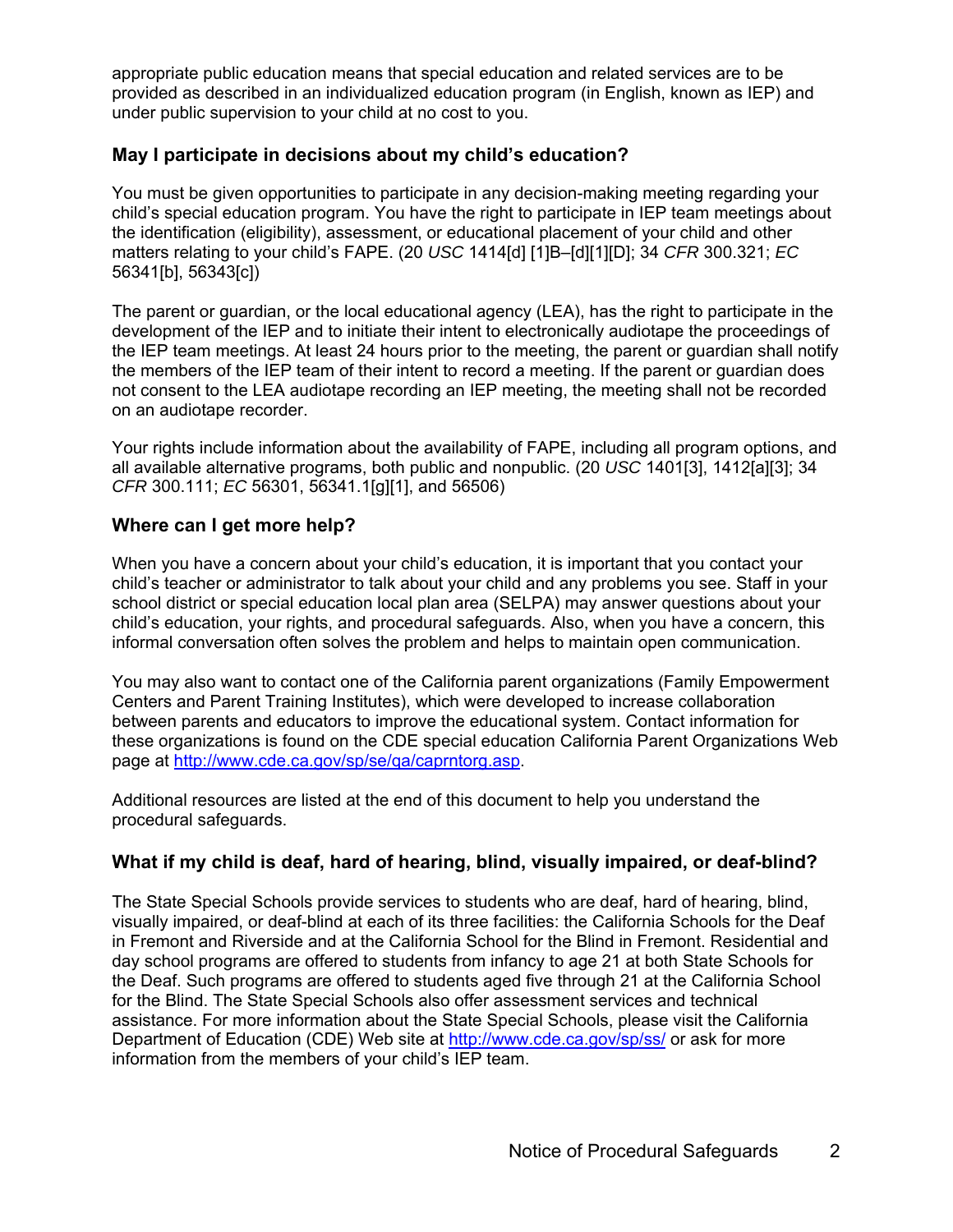# **Notice, Consent, Assessment, Surrogate Parent Appointment, and Access to Records**

# **Prior Written Notice**

# **When is a notice needed?**

This notice must be given when the school district proposes or refuses to initiate a change in the identification, assessment, or educational placement of your child with special needs or the provision of a free appropriate public education. (20 *USC* 1415[b][3] and (4), 1415[c][1], 1414[b][1]; 34 *CFR* 300.503; *EC* 56329 and 56506[a])

The school district must inform you about proposed evaluations of your child in a written notice or an assessment plan within fifteen (15) days of your written request for evaluation. The notice must be understandable and in your native language or other mode of communication, unless it is clearly not feasible to do so. (34 *CFR* 300.304; *EC* 56321)

## **What will the notice tell me?**

The Prior Written Notice must include the following:

- 1. A description of the actions proposed or refused by the school district
- 2. An explanation of why the action was proposed or refused
- 3. A description of each assessment procedure, record, or report the agency used as a basis for the action proposed or refused
- 4. A statement that parents of a child with a disability have protection under the procedural safeguards
- 5. Sources for parents to contact to obtain assistance in understanding the provisions of this part
- 6. A description of other options that the IEP team considered and the reasons those options were rejected; and
- 7. A description of any other factors relevant to the action proposed or refused. (20 *USC* 1415[b][3] and [4], 1415[c][1], 1414[b][1]; 34 *CFR* 300.503)

# **Parental Consent**

## **When is my approval required for assessment?**

You have the right to refer your child for special education services. You must give informed, written consent before your child's first special education assessment can proceed. The parent has at least fifteen (15) days from the receipt of the proposed assessment plan to arrive at a decision. The assessment may begin immediately upon receipt of the consent and must be completed and an IEP developed within sixty (60) days of your consent.

## **When is my approval required for services?**

You must give informed, written consent before your school district can provide your child with special education and related services.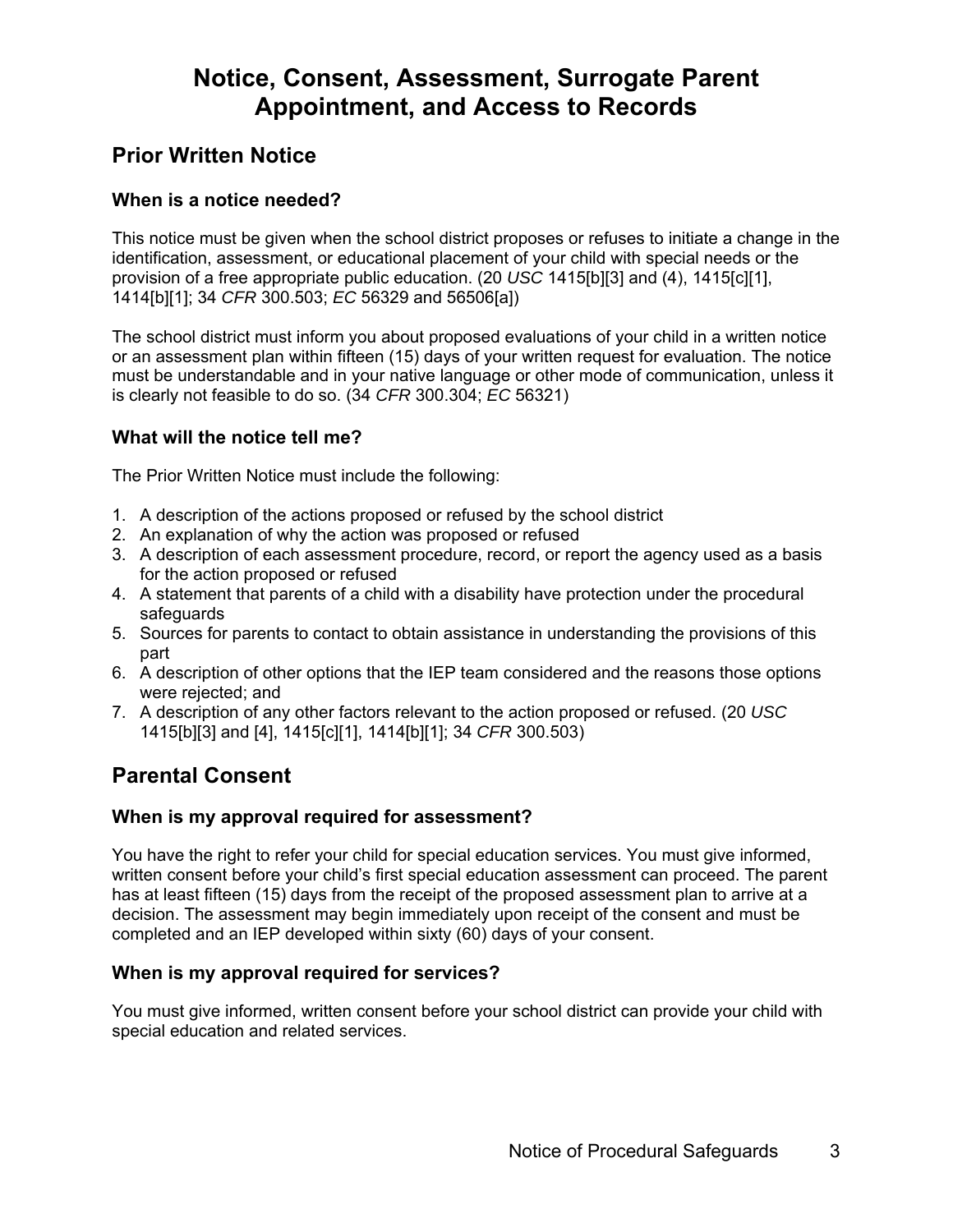## **What are the procedures when a parent does not provide consent?**

If you do not provide consent for an initial assessment or fail to respond to a request to provide the consent, the school district may pursue the initial assessment by utilizing due process procedures.

If you refuse to consent to the initiation of services, the school district must not provide special education and related services and shall not seek to provide services through due process procedures.

If you consent in writing to the special education and related services for your child but do not consent to all of the components of the IEP, those components of the program to which you have consented must be implemented without delay.

If the school district determines that the proposed special education program component to which you do not consent is necessary to provide a free appropriate public education to your child, a due process hearing must be initiated. If a due process hearing is held, the hearing decision shall be final and binding.

In the case of reevaluations, the school district must document reasonable measures to obtain your consent. If you fail to respond, the school district may proceed with the reevaluation without your consent. (20 *USC* 1414[a][1][D] and 1414[c]; 34 *CFR* 300.300; *EC* 56506[e], 56321[c] and [d], and 56346).

## **When may I revoke consent?**

If at any time subsequent to the initial provision of special education and related services, the parent of a child revokes consent in writing for the continued provision of special education and related services, the public agency:

- 1. May not continue to provide special education and related services to the child, but must provide prior written notice in accordance with 34 *CFR* Section 300.503 before ceasing such services
- 2. May not use the procedures in subpart E of Part 300 34 *CFR* (including the mediation procedures under 34 *CFR* Section 300.506 or the due process procedures under 34 *CFR* Sections 300.507 through 300.516) in order to obtain agreement or a ruling that the services may be provided to the child
- 3. Will not be considered to be in violation of the requirement to make a free appropriate public education (FAPE) available to the child because of the failure to provide the child with further special education and related services
- 4. Is not required to convene an IEP team meeting or develop an IEP under 34 *CFR* Sections 300.320 and 300.324 for the child for further provision of special education and related services

Please note, in accordance with 34 *CFR* Section 300.9 (c)(3), that if the parents revoke consent in writing for their child's receipt of special education services after the child is initially provided special education and related services, the public agency is not required to amend the child's education records to remove any references to the child's receipt of special education and related services because of the revocation of consent.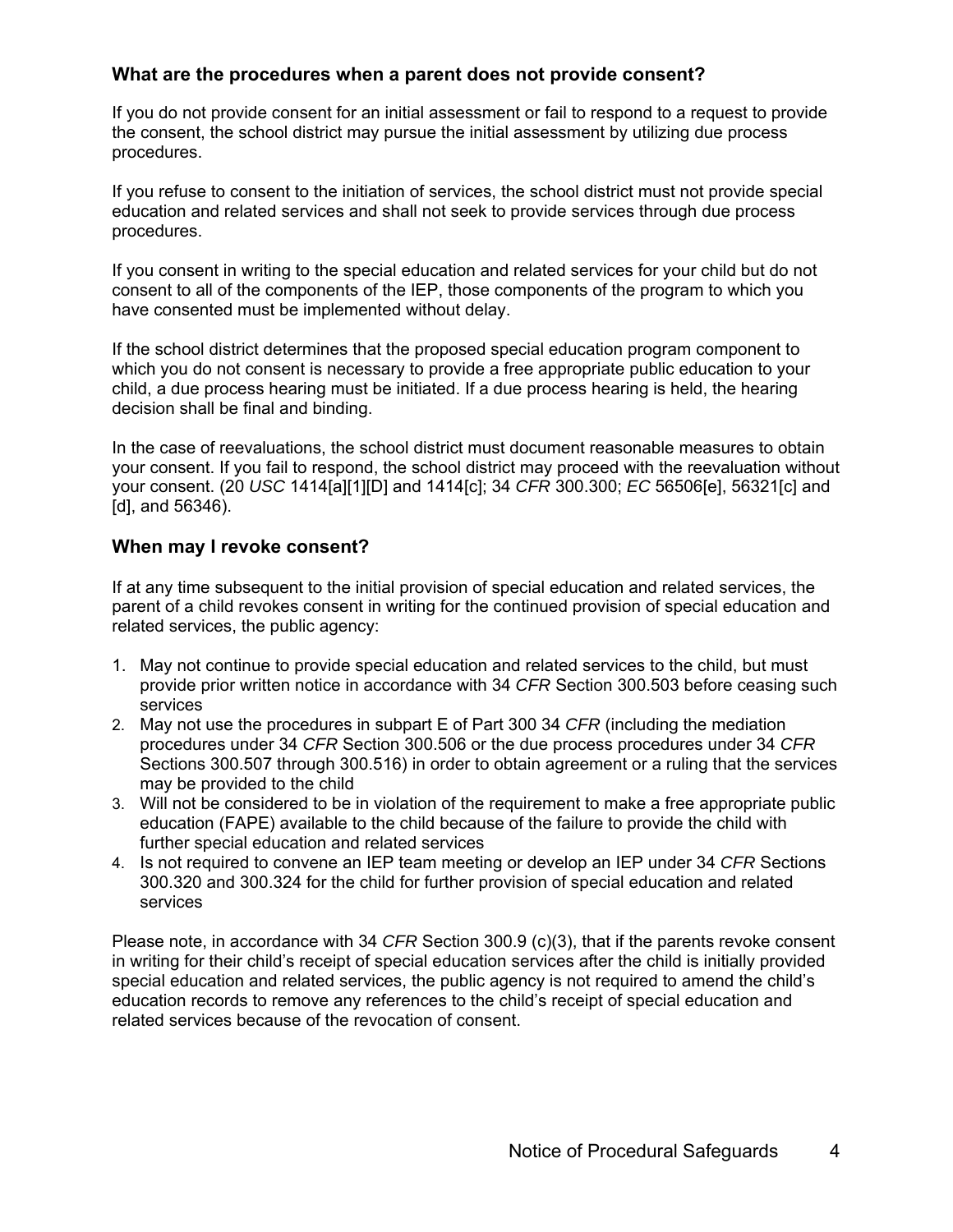# **Surrogate Parent Appointment**

#### **What if a parent cannot be identified or located?**

School districts must ensure that an individual is assigned to act as a surrogate parent for the parents of a child with a disability when a parent cannot be identified and the school district cannot discover the whereabouts of a parent.

A surrogate parent may also be appointed if the child is an unaccompanied homeless youth, an adjudicated dependent or ward of the court under the state Welfare and Institution Code, and is referred to special education or already has an IEP. (20 *USC* 1415[b][2] ; 34 *CFR* 300.519; *EC* 56050; GC 7579.5 and 7579.6)

# **Nondiscriminatory Assessment**

#### **How is my child assessed for special education services?**

You have the right to have your child assessed in all areas of suspected disability. Materials and procedures used for assessment and placement must not be racially, culturally, or sexually discriminatory.

Assessment materials must be provided and the test administered in your child's native language or mode of communication and in the form most likely to yield accurate information on what the child knows and can do academically, developmentally, and functionally, unless it is clearly not feasible to so provide or administer.

No single procedure can be the sole criterion for determining eligibility and developing FAPE for your child. (20 *USC* 1414[b][1]–[3], 1412[a][6][B]; 34 *CFR* 300.304; *EC* 56001[j] and 56320)

# **Independent Educational Assessments**

#### **May my child be tested independently at the district's expense?**

If you disagree with the results of the assessment conducted by the school district, you have the right to ask for and obtain an independent educational assessment for your child from a person qualified to conduct the assessment at public expense.

The parent is entitled to only one independent educational evaluation at public expense each time the public agency conducts an evaluation with which the parent disagrees.

The school district must respond to your request for an independent educational assessment and provide you information about where to obtain an independent educational assessment.

If the school district believes that the district's assessment is appropriate and disagrees that an independent assessment is necessary, the school district must request a due process hearing to prove that its assessment was appropriate. If the district prevails, you still have the right to an independent assessment but not at public expense. The IEP team must consider independent assessments.

District assessment procedures allow in-class observation of students. If the school district observes your child in his or her classroom during an assessment, or if the school district would have been allowed to observe your child, an individual conducting an independent educational assessment must also be allowed to observe your child in the classroom.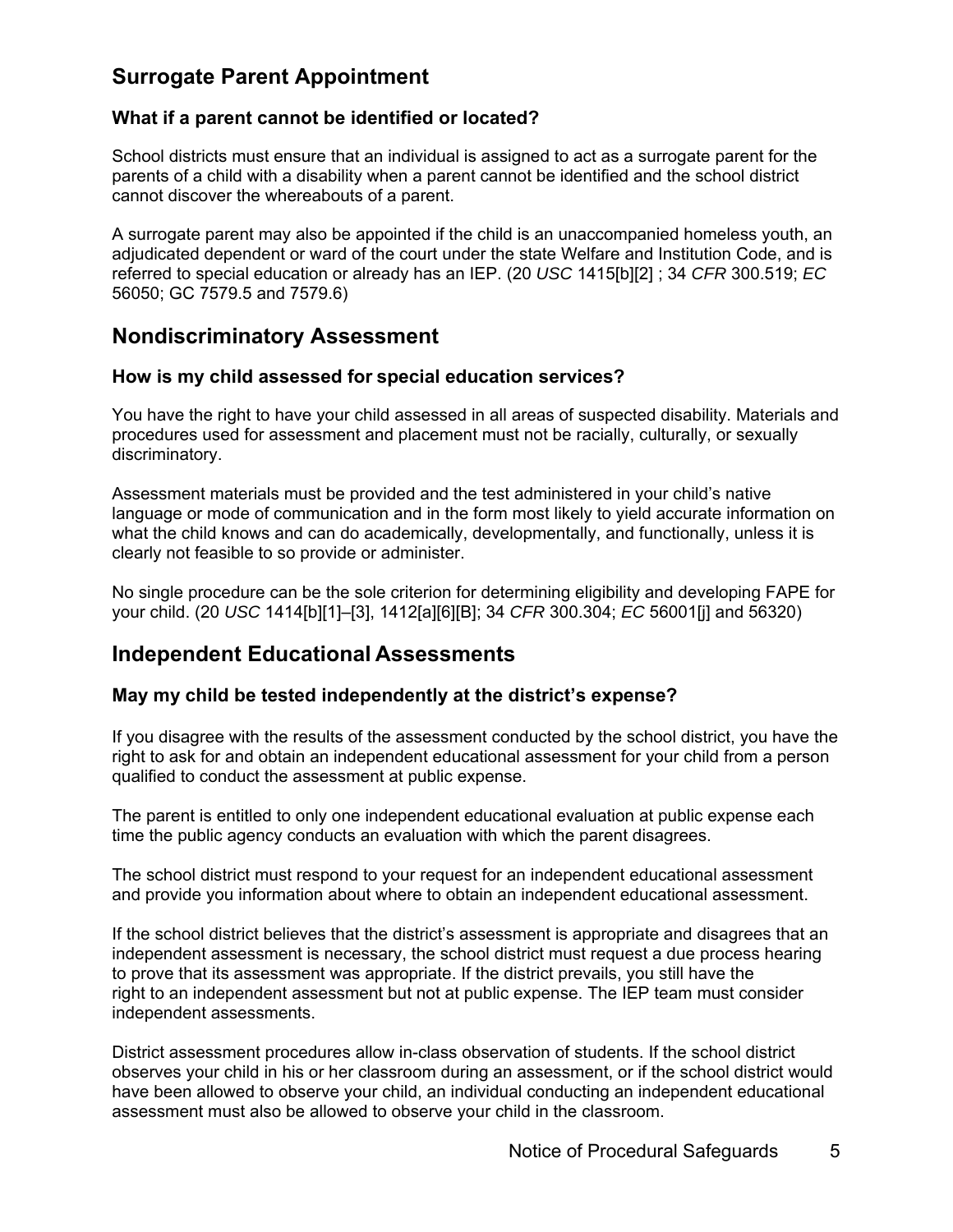If the school district proposes a new school setting for your child and an independent educational assessment is being conducted, the independent assessor must be allowed to first observe the proposed new setting. (20 *USC* 1415[b][1] and [d][2][A]; 34 *CFR* 300.502; *EC* 56329[b] and [c])

# **Access to Educational Records**

# **May I examine my child's educational records?**

You have a right to inspect and review all of your child's education records without unnecessary delay, including prior to a meeting about your child's IEP or before a due process hearing. The school district must provide you access to records and copies, if requested, within five (5) **business** days after the request has been made orally or in writing. (*EC* 49060, 56043[n], 56501[b][3], and 56504)

# **How Disputes Are Resolved**

# **Due Process Hearing**

# **When is a due process hearing available?**

You have the right to request an impartial due process hearing regarding the identification, assessment, and educational placement of your child or the provision of FAPE. The request for a due process hearing must be filed within two years from the date you knew or should have known about the alleged action that forms the basis of the due process complaint. (20 *USC* 1415[b][6]; 34 *CFR* 300.507; *EC* 56501 and 56505[l])

# **Mediation and Alternative Dispute Resolution**

# **May I request mediation or an alternative way to resolve the dispute?**

A request for mediation may be made either before or after a request for a due process hearing is made.

You may ask the school district to resolve disputes through mediation or alternative dispute resolution (ADR), which is less adversarial than a due process hearing. The ADR and mediation are voluntary methods of resolving a dispute and may not be used to delay your right to a due process hearing.

# **What is a pre-hearing mediation conference?**

You may seek resolution through mediation prior to filing a request for a due process hearing. The conference is an informal proceeding conducted in a nonadversarial manner to resolve issues relating to the identification, assessment, or educational placement of a child or to a FAPE.

At the prehearing mediation conference, the parent or the school district may be accompanied and advised by nonattorney representatives and may consult with an attorney prior to or following the conference. However, requesting or participating in a prehearing mediation conference is not a prerequisite to requesting a due process hearing.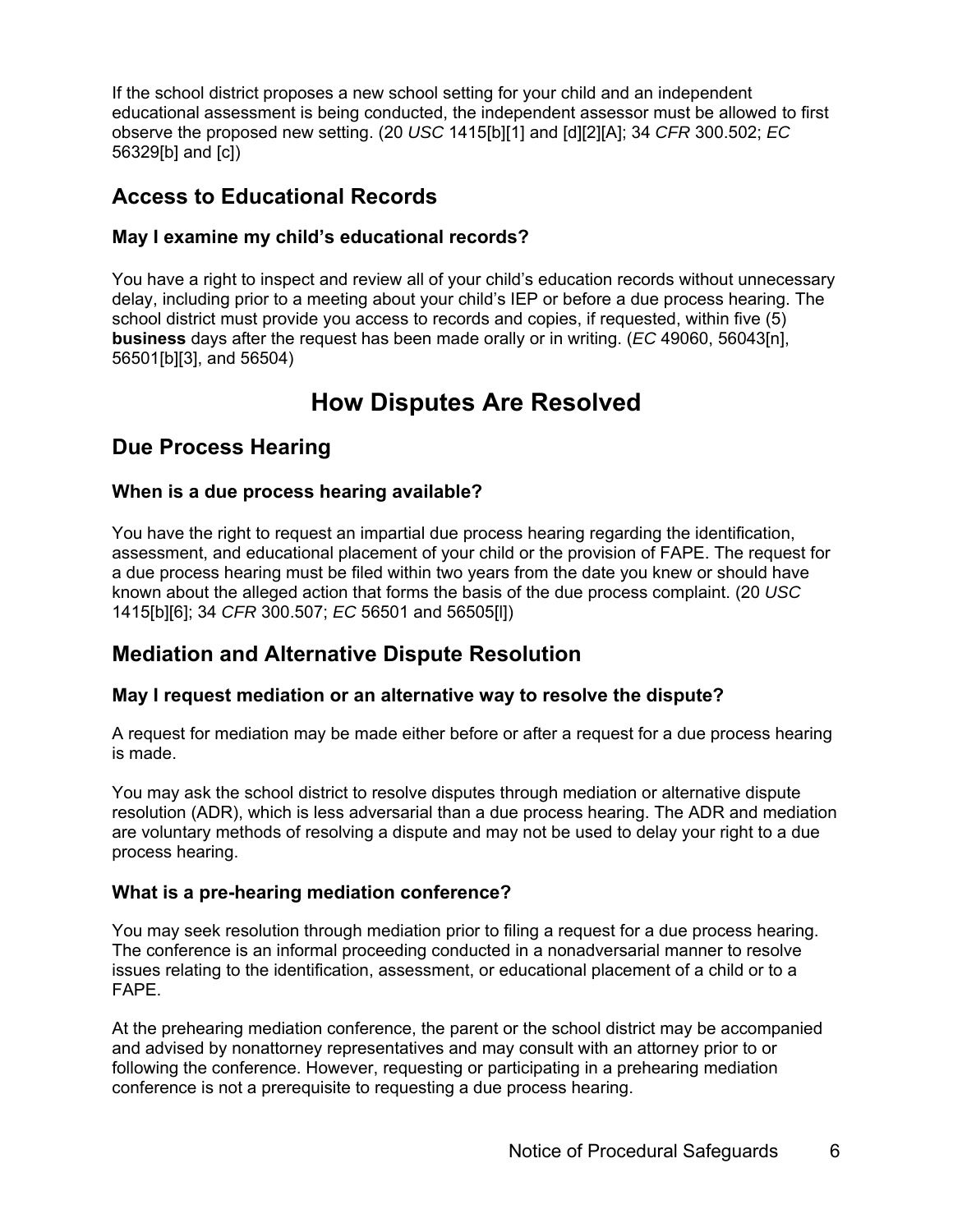All requests for a prehearing mediation conference shall be filed with the Superintendent. The party initiating a prehearing mediation conference by filing a written request with the Superintendent shall provide the other party to the mediation with a copy of the request at the same time the request is filed.

The prehearing mediation conference shall be scheduled within fifteen (15) days of receipt by the Superintendent of the request for mediation and shall be completed within thirty (30) days after receipt of the request for mediation unless both parties agree to extend the time. If a resolution is reached, the parties shall execute a legally binding written agreement that sets forth the resolution. All discussions during the mediation process shall be confidential. All prehearing mediation conferences shall be scheduled in a timely manner and held at a time and place reasonably convenient to the parties. If the issues fail to be resolved to the satisfaction of all parties, the party who requested the mediation conference has the option of filing for a due process hearing. (*EC* 56500.3 and 56503)

# **Due Process Rights**

# **What are my due process rights?**

You have a right to:

- 1. Have a fair and impartial administrative hearing at the state level before a person who is knowledgeable of the laws governing special education and administrative hearings (20 *USC* 1415[f][1][A], 1415[f][3][A]-[D]; 34 *CFR* 300.511; *EC* 56501[b][4])
- 2. Be accompanied and advised by an attorney and/or individuals who have knowledge about children with disabilities (*EC* 56505 [e][1])
- 3. Present evidence, written arguments, and oral arguments (*EC* 56505[e][2])
- 4. Confront, cross-examine, and require witnesses to be present
- (*EC* 56505[e][3])
- 5. Receive a written or, at the option of the parent, an electronic verbatim record of the hearing, including findings of fact and decisions (*EC* 56505[e][4])
- 6. Have your child present at the hearing (*EC* 56501[c][1])
- 7. Have the hearing be open or closed to the public (*EC* 56501[c][2])
- 8. Receive a copy of all documents, including assessments completed by that date and recommendations, and a list of witnesses and their general area of testimony within five (5) business days before a hearing (*EC* 56505[e][7] and 56043[v])
- 9. Be informed by the other parties of the issues and their proposed resolution of the issues at least ten (10) calendar days prior to the hearing (*EC* 56505[e][6])
- 10. Have an interpreter provided (CCR 3082[d])
- 11. Request an extension of the hearing timeline (*EC* 56505[f][3])
- 12. Have a mediation conference at any point during the due process hearing (*EC* 56501[b][2]), and
- 13. Receive notice from the other party at least ten days prior to the hearing that the other party intends to be represented by an attorney (*EC* 56507[a]). (20 *USC* 1415[e]; 34 *CFR* 300.506, 300.508, 300.512 and 300.515)

# **Filing a Written Due Process Complaint**

## **How do I request a due process hearing?**

You need to file a written request for a due process hearing. You or your representative needs to submit the following information in your request:

1. Name of the child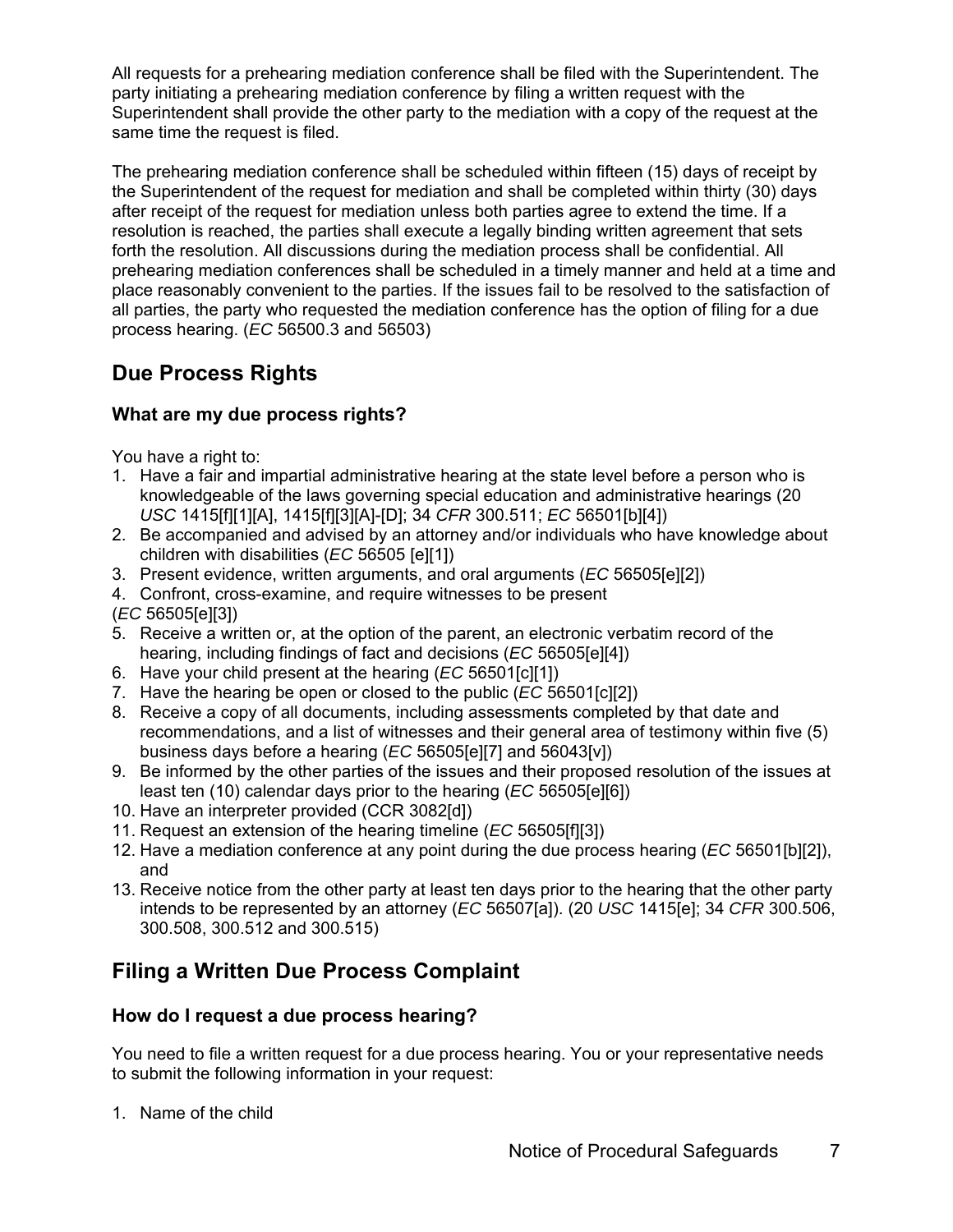- 2. Address of the residence of the child
- 3. Name of the school the child is attending
- 4. In the case of a homeless child, available contact information for the child and the name of the school the child is attending, and
- 5. A description of the nature of the problem, including facts relating to the problem(s) and a proposed resolution of the problem(s)

Federal and state laws require that either party filing for a due process hearing must provide a copy of the written request to the other party. (20 *USC* 1415[b][7], 1415[c][2]; 34 *CFR* 300.508; *EC* 56502[c][1])

Prior to filing for a due process hearing, the school district shall be provided the opportunity to resolve the matter by convening a resolution session, which is a meeting between the parents and the relevant members of the IEP team who have specific knowledge of the facts identified in the due process hearing request. (20 *USC* 1415[f][1][B]; 34 *CFR* 300.510)

## **What does a resolution session include?**

Resolution sessions shall be convened within fifteen (15) days of receiving notice of the parents' due process hearing request. The sessions shall include a representative of the school district who has decision-making authority and not include an attorney of the school district unless the parent is accompanied by an attorney. The parent of the child may discuss the due process hearing issue and the facts that form the basis of the due process hearing request.

The resolution session is not required if the parent and the school district agree in writing to waive the meeting. If the school district has not resolved the due process hearing issue within thirty (30) days, the due process hearing may occur. If a resolution is reached, the parties shall execute a legally binding agreement. (20 *USC* 1415[f][1][B]; 34 *CFR* 300.510)

## **Does my child's placement change during the proceedings?**

The child involved in any administrative or judicial proceeding must remain in the current educational placement unless you and the school district agree on another arrangement. If you are applying for initial admission of your child to a public school, your child will be placed in a public school program with your consent until all proceedings are completed. (20 *USC* 1415[j]; 34 *CFR* 300.518; *EC* 56505[d])

## **May the decision be appealed?**

The hearing decision is final and binding on both parties. Either party may appeal the hearing decision by filing a civil action in state or federal court within 90 days of the final decision. (20 *USC* 1415[i][2] and [3][A], 1415[l]; 34 *CFR* 300.516; *EC* 56505[h] and [k], *EC* 56043[w])

## **Who pays for my attorneys' fees?**

In any action or proceeding regarding the due process hearing, the court, in its discretion, may award reasonable attorneys' fees as part of the costs to you as parent of a child with a disability if you are the prevailing party in the hearing. Reasonable attorneys' fees may also be made following the conclusion of the administrative hearing, with the agreement of the parties. (20 *USC* 1415[i][3][B]–[G]; 34 *CFR* 300.517; *EC* 56507[b])

Fees may be reduced if any of the following conditions prevail: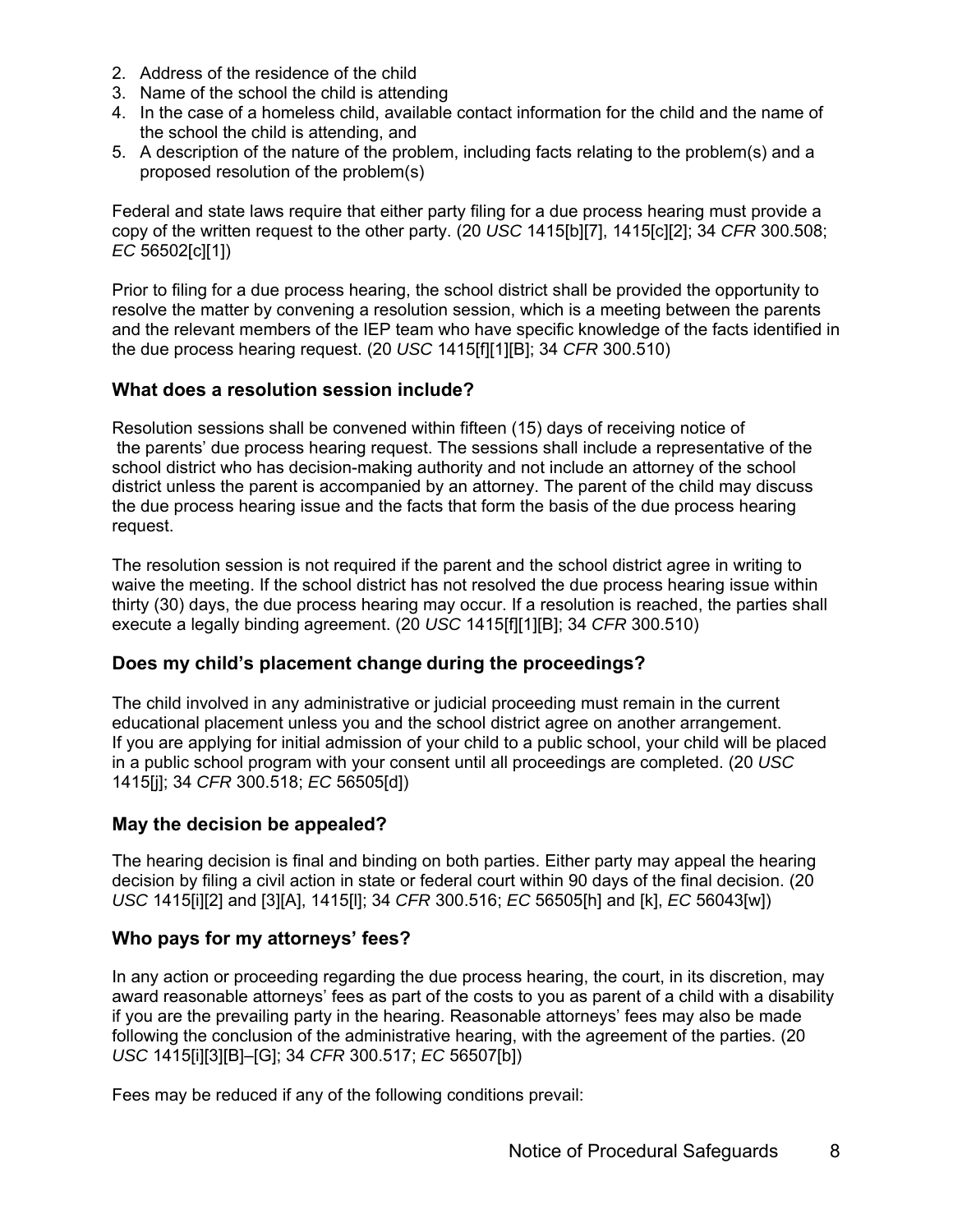- 1. The court finds that you unreasonably delayed the final resolution of the controversy
- 2. The attorneys' hourly fees exceed the prevailing rate in the community
- for similar services by attorneys of reasonably comparable skill, reputation, and experience 3. The time spent and legal services provided were excessive, or
- 4. Your attorney did not provide to the school district the appropriate information in the due process request notice.

Attorneys' fees will not be reduced, however, if the court finds that the State or the school district unreasonably delayed the final resolution of the action or proceeding or that there was a violation of this section of law. (20 *USC* 1415[i][3][B]-[G]; 34 *CFR* 300.517)

Attorneys' fees relating to any meeting of the IEP team may not be awarded unless an IEP team meeting is convened as a result of a due process hearing proceeding or judicial action. Attorneys' fees may also be denied if you reject a reasonable settlement offer made by the district/public agency ten (10) days before the hearing begins and the hearing decision is not more favorable than the offer of settlement. (20 *USC* 1415[i][3][B]–[G]; 34 *CFR* 300.517)

## **To obtain more information or to file for mediation or a due process hearing, contact:**

 Office of Administrative Hearings Attention: Special Education Division 2349 Gateway Oaks Drive, Suite 200 Sacramento, CA 95833-4231 (916) 263-0880 FAX (916) 263-0890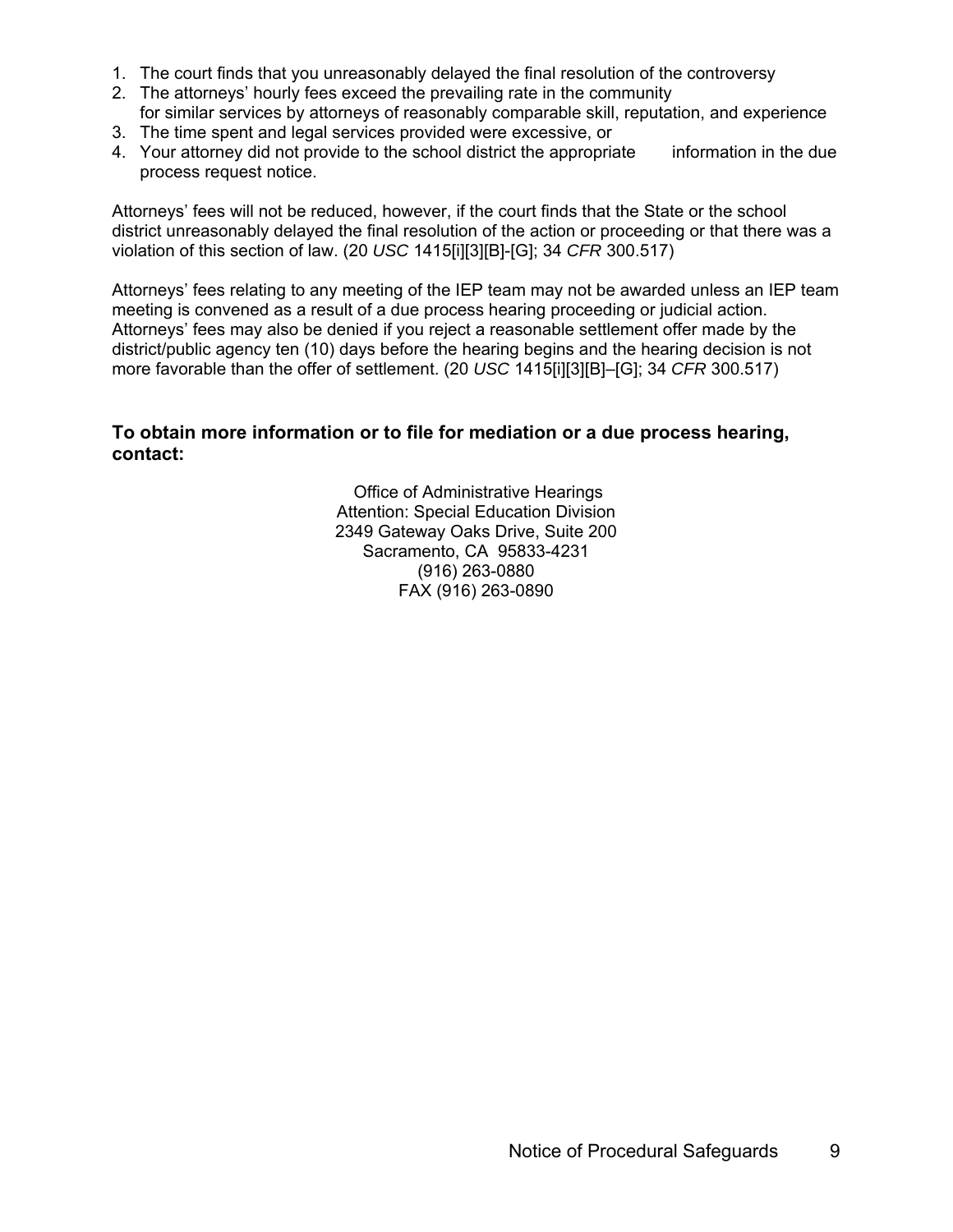# **School Discipline and Placement Procedures for Students with Disabilities**

# **School Discipline and Alternative Interim Educational Settings**

## **May my child be suspended or expelled?**

School personnel may consider any unique circumstances on a case-by-case basis when determining whether a change in placement is appropriate for a child with a disability who violates a code of student conduct from his or her setting to:

- An appropriate interim alternative education setting, another setting, or suspension for not more than ten (10) consecutive school days, and
- Additional removals of not more than ten (10) consecutive school days in the same school year for separate incidents of misconduct

## **What occurs after a removal of more than ten (10) days?**

After a child with a disability has been removed from his or her current placement for ten (10) school days in the same school year, during any subsequent days of removal the public agency must provide services to enable the child to continue to participate in the general education curriculum and progress toward meeting the goals set out in the child's IEP. Also, a child will receive, as appropriate, a functional behavioral assessment and behavioral intervention services and modifications, which are designed to address the behavior violation so that it does not recur.

If a child exceeds ten (10) days in such a placement, an IEP team meeting must be held to determine whether the child's misconduct is caused by the disability. This IEP team meeting must take place immediately, if possible, or within ten (10) days of the school district's decision to take this type of disciplinary action.

As a parent you will be invited to participate as a member of this IEP team. The school district may be required to develop an assessment plan to address the misconduct or, if your child has a behavior intervention plan, review and modify the plan as necessary.

#### **What happens if the IEP team determines that the misconduct is not caused by the disability?**

If the IEP team concludes that the misconduct was not a manifestation of the child's disability, the school district may take disciplinary action, such as expulsion, in the same manner as it would for a child without a disability. (20 *USC* 1415[k][1] and [7]; 34 *CFR* 300.530)

If you disagree with the IEP team's decision, you may request an expedited due process hearing, which must occur within twenty (20) school days of the date on which you requested the hearing. (20 *USC* 1415[k][2]; 34 *CFR* 300.531[c])

Regardless of the setting the school district must continue to provide FAPE for your child. Alternative educational settings must allow the child to continue to participate in the general curriculum and ensure continuation of services and modifications detailed in the IEP. (34 *CFR* 300.530; *EC* 48915.5[b])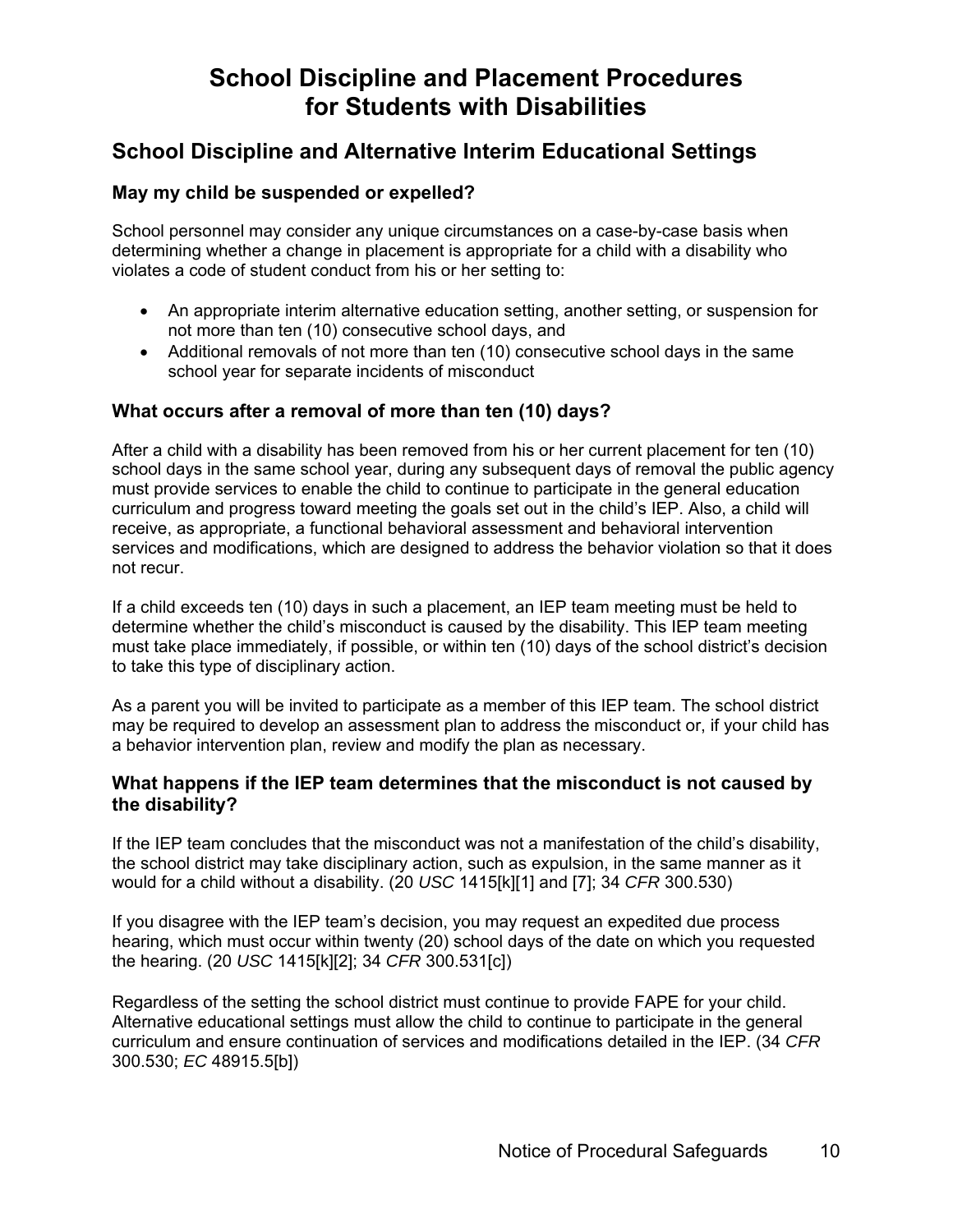# **Children Attending Private School**

## **May students who are parentally placed in private schools participate in publicly funded special education programs?**

Children who are enrolled by their parents in private schools may participate in publicly funded special education programs. The school district must consult with private schools and with parents to determine the services that will be offered to private school students. Although school districts have a clear responsibility to offer FAPE to students with disabilities, those children, when placed by their parent in private schools, do not have the right to receive some or all of the special education and related services necessary to provide FAPE. (20 *USC* 1415[a][10][A]; 34 *CFR* 300.137 and 300.138; *EC* 56173)

If a parent of an individual with exceptional needs who previously received special education and related services under the authority of the school district enrolls the child in a private elementary school or secondary school without the consent of or referral by the local educational agency, the school district is not required to provide special education if the district has made FAPE available. A court or a due process hearing officer may require the school district to reimburse the parent or guardian for the cost of special education and the private school only if the court or due process hearing officer finds that the school district had not made FAPE available to the child in a timely manner prior to that enrollment in the private elementary school or secondary school and that the private placement is appropriate. (20 *USC* 1412[a][10][C]; 34 *CFR* 300.148; *EC* 56175)

## **When may reimbursement be reduced or denied?**

The court or hearing officer may reduce or deny reimbursement if you did not make your child available for an assessment upon notice from the school district before removing your child from public school. You may also be denied reimbursement if you did not inform the school district that you were rejecting the special education placement proposed by the school district, including stating your concerns and intent to enroll your child in a private school at public expense.

Your notice to the school district must be given either:

- At the most recent IEP team meeting you attended before removing your child from the public school, or
- In writing to the school district at least ten (10) business days (including holidays) before removing your child from the public school. (20 *USC* 1412[a][10][C]; 34 *CFR* 300.148; *EC* 56176)

## **When may reimbursement not be reduced or denied?**

A court or hearing officer must not reduce or deny reimbursement to you if you failed to provide written notice to the school district for any of the following reasons:

- The school prevented you from providing notice
- You had not received a copy of this Notice of Procedural Safeguards or otherwise been informed of the requirement to notify the district
- Providing notice would likely have resulted in physical harm to your child
- Illiteracy and inability to write in English prevented you from providing notice, or
- Providing notice would likely have resulted in serious emotional harm to your child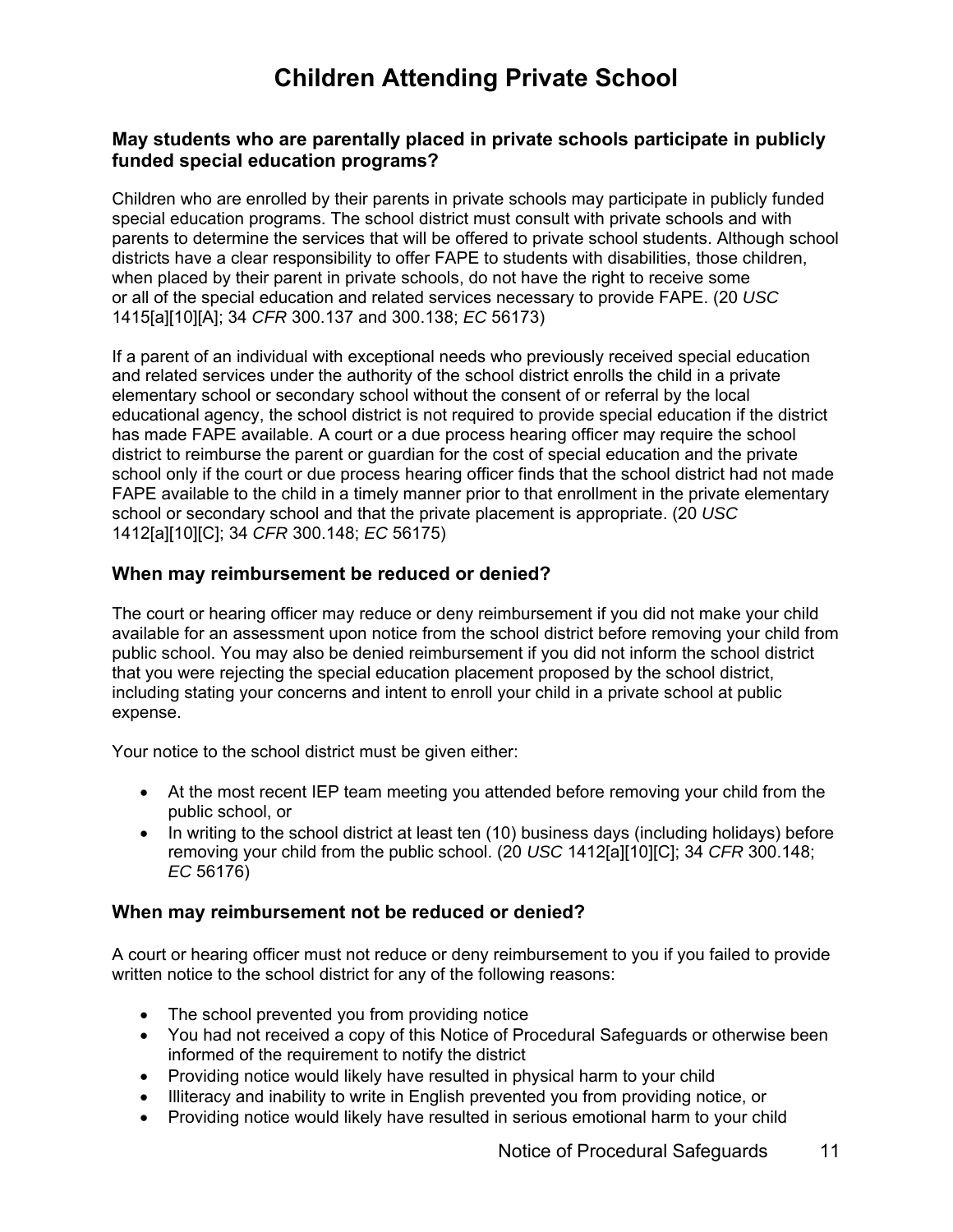# **State Complaint Procedures**

#### **When may I file a state compliance complaint?**

You may file a state compliance complaint when you believe that a school district has violated federal or state special education laws or regulations. Your written complaint must specify at least one alleged violation of federal and state special education laws. The violation must have occurred not more than one year prior to the date the complaint is received by the California Department of Education (CDE). When filing a complaint, you must forward a copy of the complaint to the school district at the same time you file a state compliance complaint with the CDE. (34 *CFR* 300.151–153; 5 CCR 4600)

Complaints alleging violations of federal and state special education laws or regulations may be mailed to:

> California Department of Education Special Education Division Procedural Safeguards Referral Service 1430 N Street, Suite 2401 Sacramento, CA 95814

For complaints involving issues **not** covered by federal or state special education laws or regulations, consult your district's uniform complaint procedures.

To obtain more information about dispute resolution, including how to file a complaint, contact the CDE, Special Education Division, Procedural Safeguards Referral Service, by telephone at (800) 926-0648; by fax at 916-327-3704; or by visiting the CDE Web site at http://www.cde.ca.gov/sp/se.